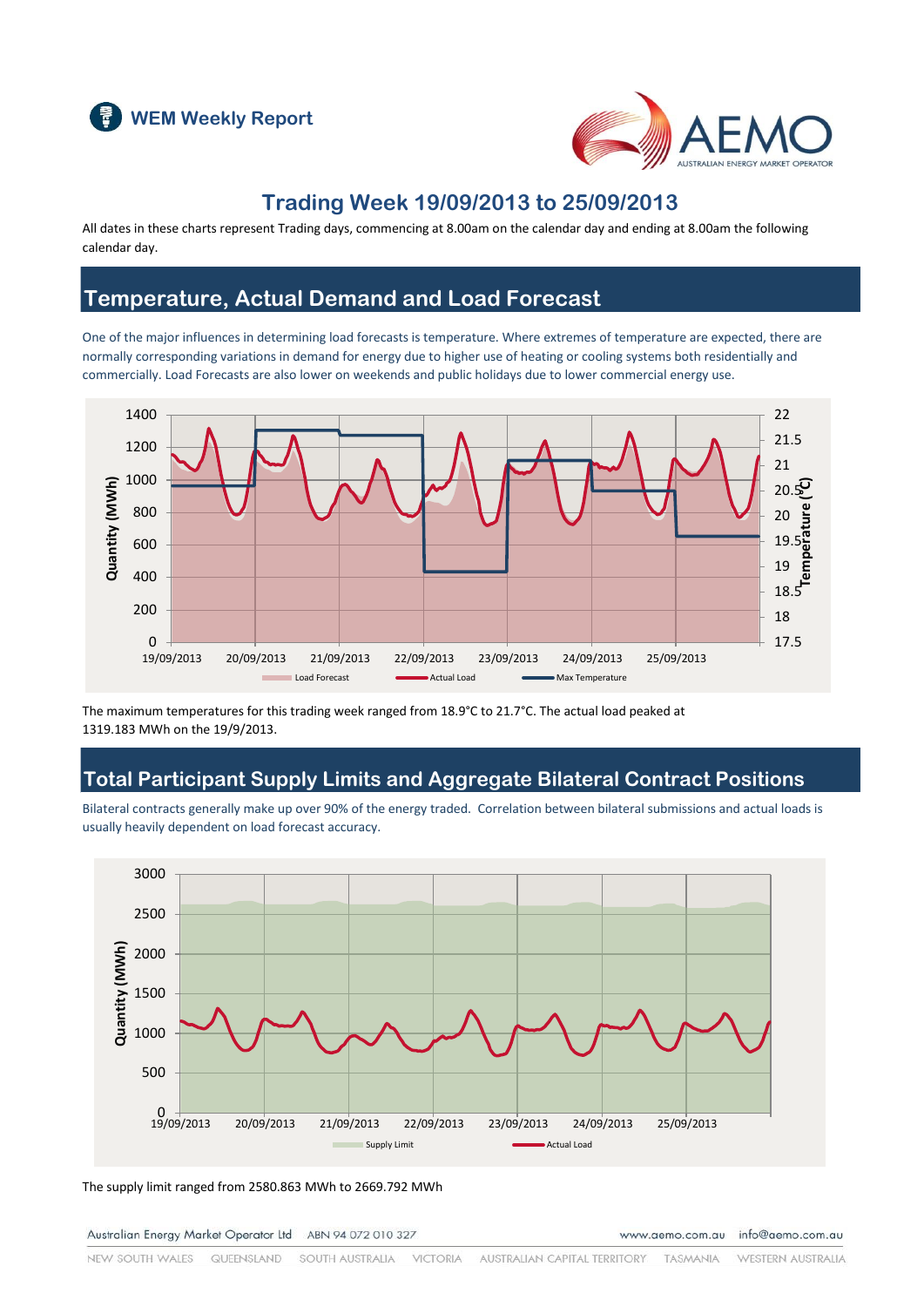# **Net Balancing Market Trades**

Bilateral contracts and STEM trading are generally based on the forecast energy requirements of Participants. When the forecast requirements are higher or lower than the actual requirements for a day, this Market energy must be bought and sold in the balancing mechanism. This graph shows the estimated net balancing trades.



The majority of the balancing activity this week occurred within Balancing Supply. The maximum balancing demand for the week reached 238.133 MWh on the 22/9/2013. The maximum balancing supply for the week reached -325.464 MWh on the 23/9/2013.

# **Total Traded Energy**

This chart represents a comparison between the total net energy that is traded in Bilateral Contracts, the STEM and the balancing mechanism. Balancing Supply represents cases in which the total contract position is greater than the demand and customers must supply energy back to balancing. Balancing Demand represents cases in which the total contract position is less than the demand and customers must purchase energy from balancing.



Total balancing supply equalled -37876.574 MWh whereas total balancing demand equalled 6837.201 MWh. The Total STEM Traded quantity was 39013.001 MWh, with the STEM Clearing Quantity ranging between 21 MWh and 250.632 MWh.